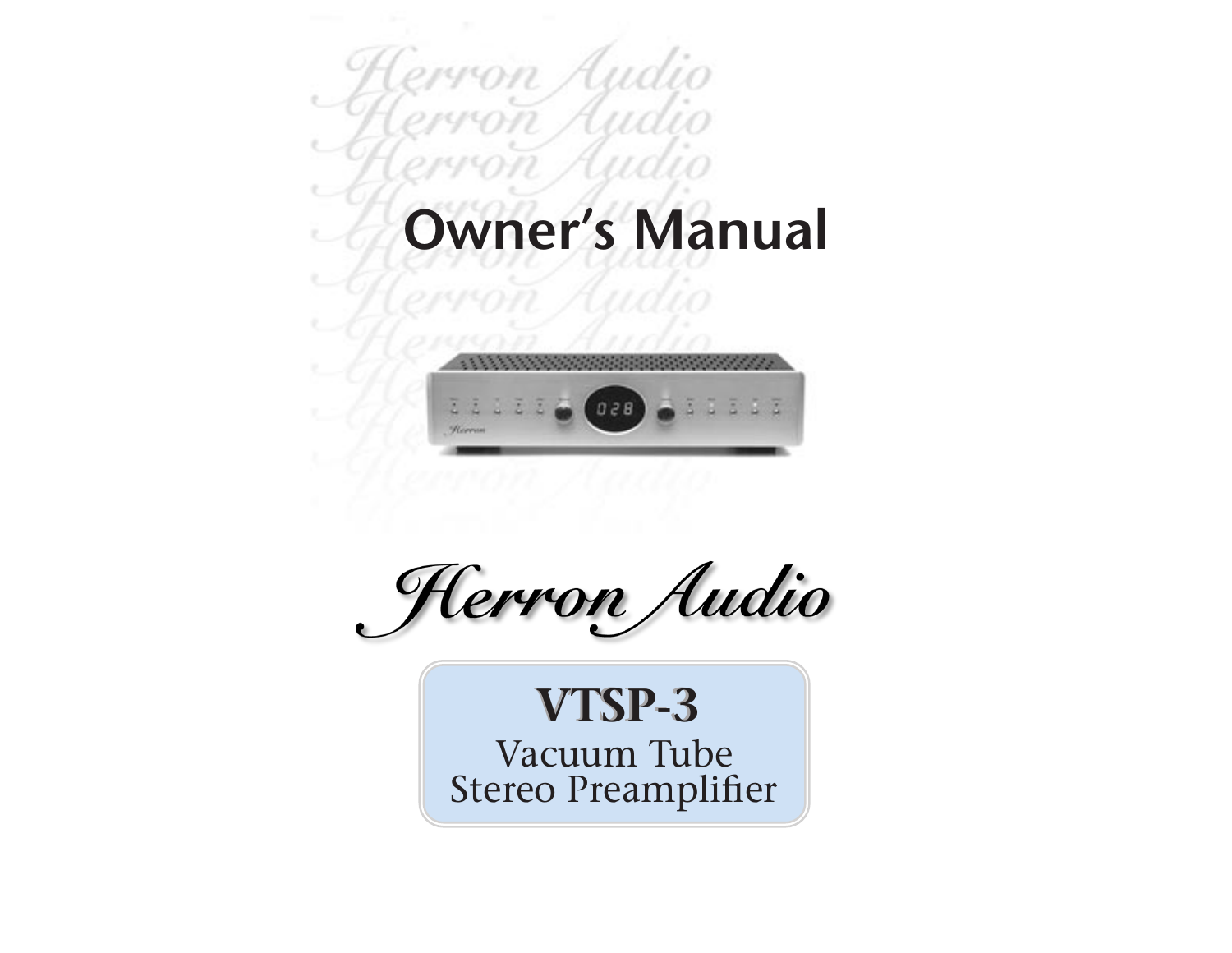## **Table of Contents**

| Introduction                      | 1  |
|-----------------------------------|----|
| <b>Features</b>                   | 2  |
| <b>Design Considerations</b>      | 5  |
| <b>Front Panel Features</b>       | 6  |
| <b>Rear Panel Features</b>        | 8  |
| Remote Control                    | 10 |
| <b>Installation and Operation</b> | 11 |
| <b>Changing Tubes</b>             | 13 |
| <b>Technical Specifications</b>   | 14 |
|                                   |    |

©2007 Herron AudioDivision of Herron Engineering, Inc. 12685 Dorsett Road# 138Maryland Heights, MO 63043 (St. Louis area) 314.434.5416314.434.6629 faxwww.herronaudio.com

## **Welcome! Welcome!**

Thank you for your investment in the Herron Audio VTSP-3 Vacuum Tube Stereo Preamplifier, a milestone in high-precision audio playback equipment. The VTSP-3 is a new design, benefiting from insights gained during continuous refinement of the highly-praised and award-winning VTSP-2. The care in engineering and manufacturing of this product anticipates a lifetime of musical enjoyment. Years of research into circuit design and component performance were applied to the development of the VTSP-3 and new implementations of components have led to a breakthrough in performance while maintaining conservative operation for extended tube life. As with all Herron Audio products, the VTSP-3 is engineered to be reliable and user friendly.

Manufacturing of the VTSP-3 is performed under the tightest of quality controls. Its limited production permits hand matching of components to the most exacting standards in the industry. Tubes are burned in, bench tested, and matched to extremely tight tolerances, both as sets within a given unit and to the original design to ensure unprecedented performance and lack of unit-to-unit variation.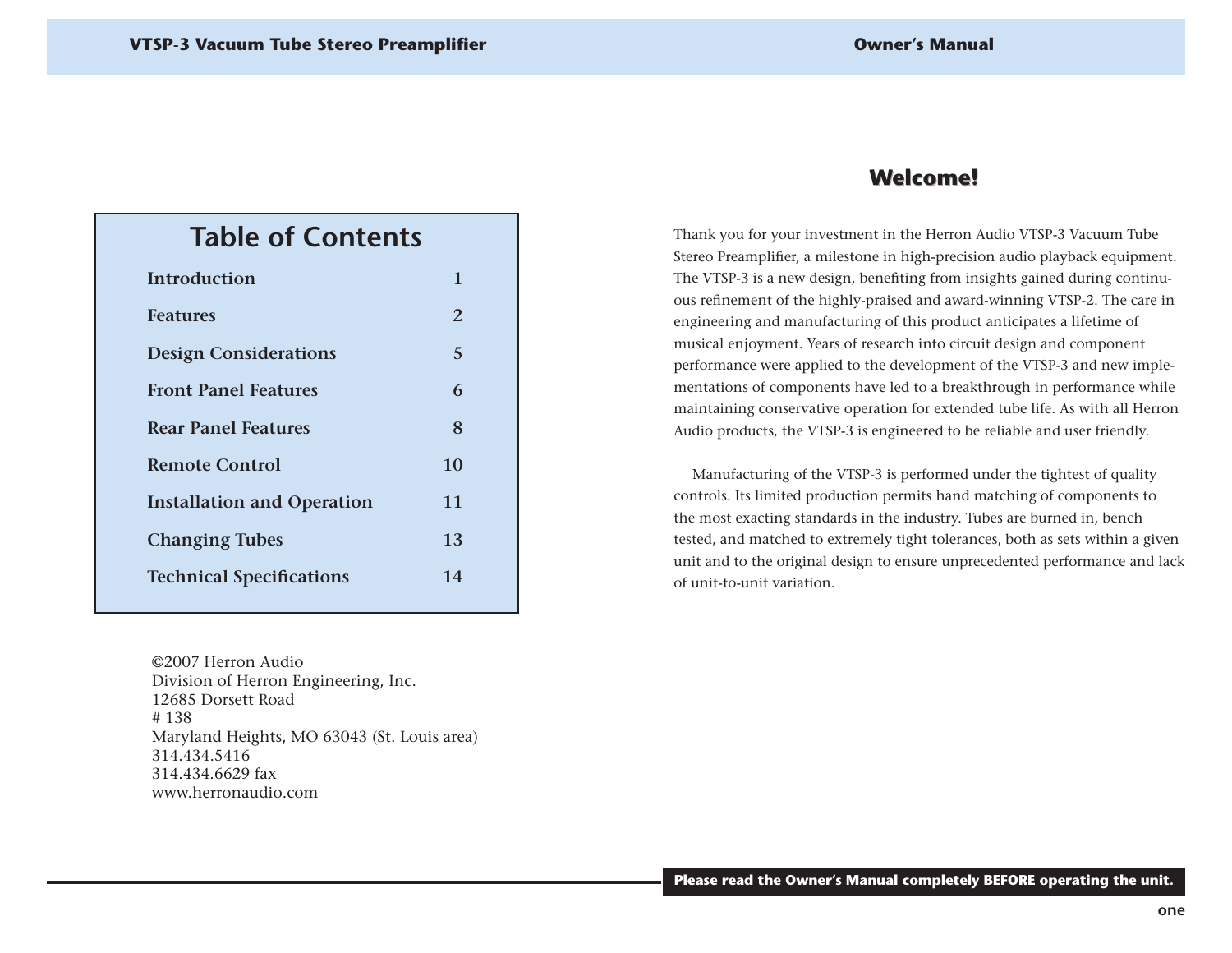## **Features Features**

The VTSP-3 incorporates an infrared remote control for convenient operation of many of the preamplifier's front-panel functions. This remote uses 38kHz modulationand detection of this signal initiates the VTSP-3's decoder circuitry, which is otherwise dormant in order to prevent the unwanted noise usually associated with remote control circuitry. A flashing red light in the display window indicates the initiation of the remote control decoding process in the VTSP-3. When the red light is off, this circuitry goes to "sleep" mode.

The VTSP-3 utilizes two extremely low distortion precision electronic stepped attenuators (one for each channel) in a fashion similar to the VTSP-1A/166, and VTSP-2. The VTSP-3 has a total of 100 volume steps, and the precise volume level is shown as three digits in the front-panel display window. The use of electronic stepped attenuators ensures continued highquality performance without any of the oxidation and corrosion thatdegrades conventional mechanical

stepped attenuators and volume control potentiometer wiper contacts.

At startup the display on the VTSP-3 goes through a lamp test, and then successively displays the model of the unit "SP3" and the time in seconds from 60(while the filaments and high voltage are slowly brought on) until the unit automatically un-mutes. The input display will show the last input in use from the last time the unit was on. When the countdown is complete the mute will be disengaged (if it was not on the last time the unit was shutdown), the function displays will indicate the last state of use, and the volume will be ramped up to a relatively low level of 10. At this point the user will be able to change the settings.

The VTSP-3 incorporates circuitry to switch the phase of the audio signal by 180 degrees for absolute polarity control. The amber **"Invert" light** on the front panel will indicate if the phase is being inverted. The phase switching circuitry of the VTSP-3 is designed so that no coloration is added in either mode and the trueeffects of recorded phase polarity are

audible in either mode. The invert mode can be controlled from both thefront panel and the remote control.

**Note:** When the invert mode of the VTSP-3 is switched, the unit automatically mutes before changing modes in order to prevent any unwanted "pops" during switching. The unit unmutes after the invert mode ischanged. The process takes less than a second.

The display brightness of the VTSP-3 can be dimmed from both theremote and the front panel by pushing the **"Display" button.** Operating the "Display" button again will return the brightness to its previous setting. The blue "Display" indicator on the front panel indicates dim-display mode.

Source input selection in the VTSP-3 incorporates gold-contact sealed relays located at the input connectors, keeping the signal path length to an absolute minimum. This innovative configuration eliminates the distortion-generating wipers of conventional selectors and long runs of wire from the rear panel to the switch. An additional benefit of using sealed relays, the contacts are not prone to corrosion, dirt, or the same kind of

wear as conventional selectorswitches.

The VTSP-3 has a power-polarity switch on the back panel for reversing the power line polarity connection to the primary of the power transformer. This can be used to minimize the capacitive reactance effects from the power line on the audio quality of the unit. This switch can be operated while listening in order to determine the best-sounding power polarity setting.

The **"Video"** input of the VTSP-3 can be placed in unity-gain mode by pressing and holding the **"Video" button** on the front panel for a few seconds. The volume display will indicate **"PAS"** on the display when the pass-through mode is initiated; only the video input will be at unity gain. Selecting any other input will shut off the pass-through mode, and the volume will return to 10.

**Note: The pass-through mode cannot be selected from the remotecontrol.**

All of the front panel display lamps are driven from individual display latches for each element and are notmultiplexed or flashed at high speed, as is usually done to save parts and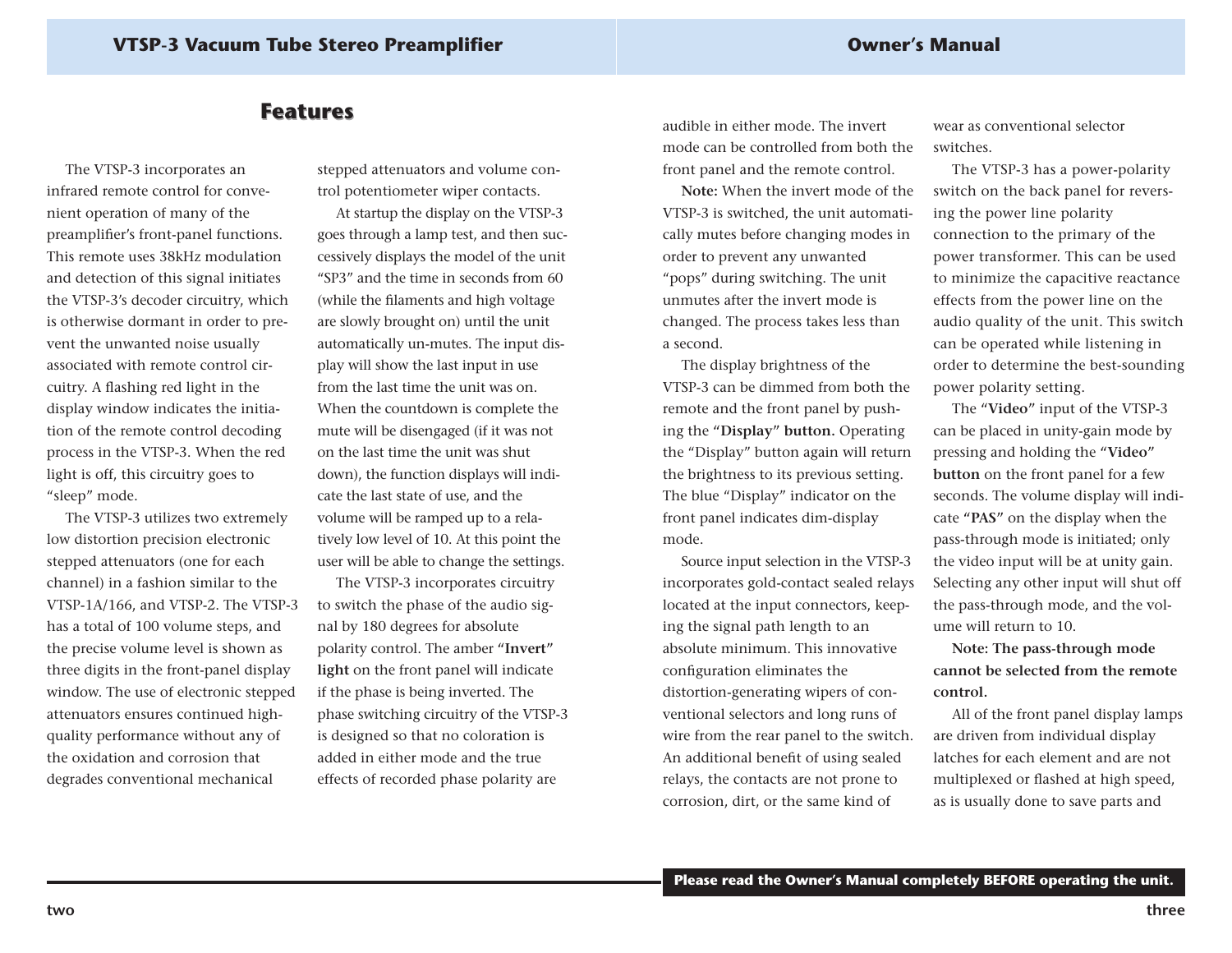## **VTSP-3 Vacuum Tube Stereo Preamplifier Owner's Manual**

cost. The continuous lighting of each selected element of the display of the VTSP-3 prevents the electrical noise that would be generated by sequenced displays.

The VTSP-3 has an instant shutdown circuit that mutes the output upon loss of full line voltage (power loss). This feature provides protection from loud "pops" or noises from input equipment that may damage speakers. With a power loss of more than a few seconds, the unit will totally shut down, and go through the full startup sequence when power is restored. If the power outage is brief, the unit will mute and wait 10 to 15 secondsto unmute when the power is restored. This delay will allow DC signals from input components enough time to normalize so that loud "pops" will be minimized.

## **Design Considerations Design Considerations**

- Multifunction remote control
- Volume level display (0 100)
- Unity gain pass-through function-initiated by holding video button
- Two gain modes—selected by holding the phono button
- Class A operation
- Switchable absolute polarity
- 100-step electronic volume control system with precision tracking and low distortion
- Full-range, infinite-resolution indirect signal path balance control
- Stereo/mono switch
- Mute control
- Display brightness control
- Tape out/in loop
- Low noise design
- High input-signal capacity without overload
- Automatic muting at startup and shutdown
- Gold plated, Teflon-insulated RCA connectors
- Handpicked components for accurate response and consistent unit-to-unit quality
- Reversing power line (AC) polarity switch for minimizing line-to-chassis reactive currents and noise pickup
- Each unit is given an extensive burn-in, including rigorous bench and listening tests

**Please read the Owner's Manual completely BEFORE operating the unit.**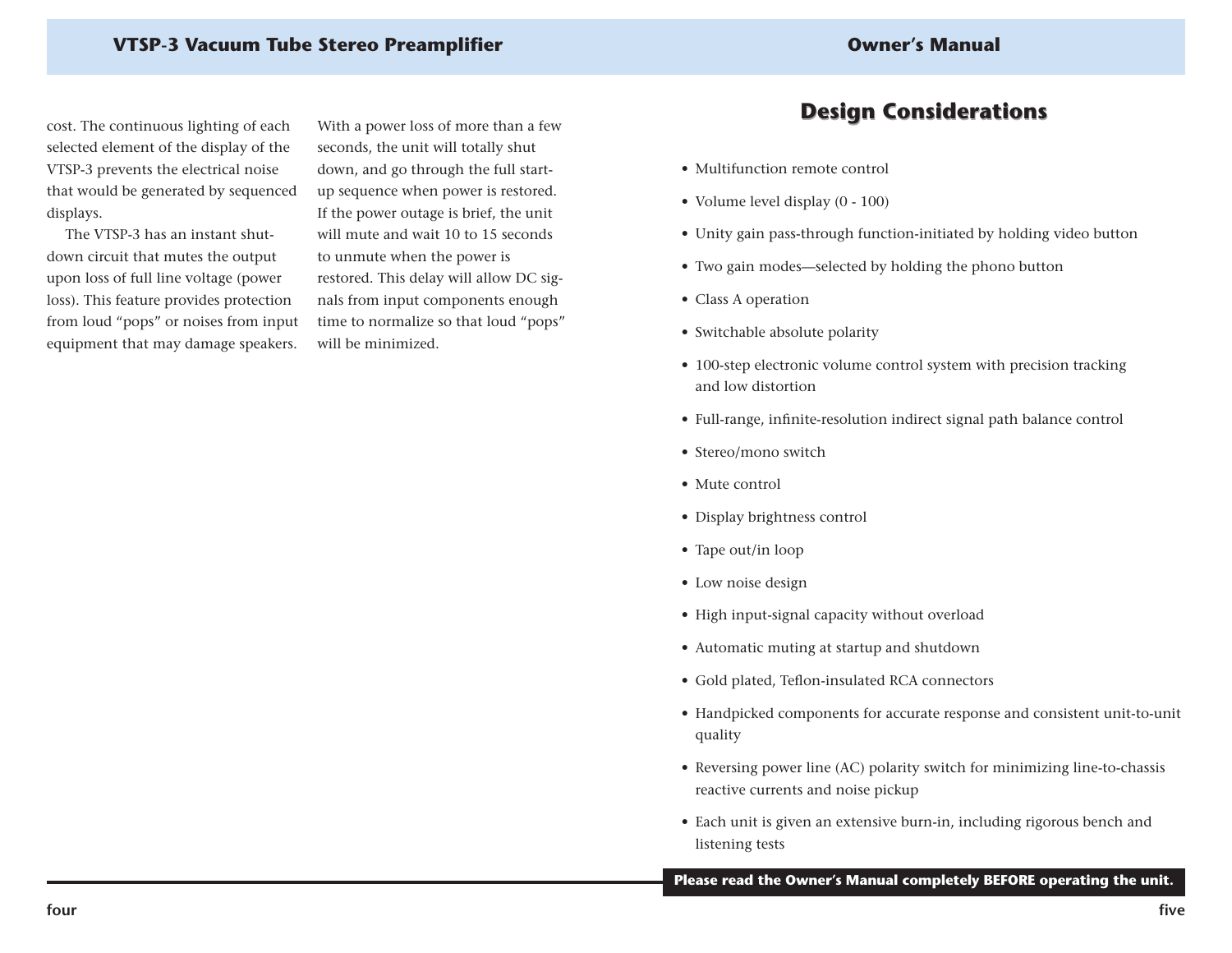## **Front Panel Features Front Panel Features**



The three-digit volume level display in the display window at the center of the front panel indicates the volume level (0 to 100) and the parameters of the unit during start-up. It also indicates "PAS" during pass-through mode and Ldb or Hdb gain modes when the phono button is pushed.

The selected input is indicated by the blue lights on the left side of the front panel.

These inputs are:

- **Phono**
- **Aux**
- **CD**
- **Tuner**
- **Video**

The VTSP-3 has two gain modes for system matching. The VTSP-3 gain modes can be switched by holding the phono button in for 2 seconds. The high gain "Hdb" mode has 12 db gain and the low gain "Ldb" mode has 6

db total gain. The "Ldb" gain mode is indicated by a decimal point in the volume level display window. The mode "Hdb" or "Ldb" are also indicated in the volume level display window anytime the phono mode button is pressed on the front panel or from the remote control. The Ldbmode is indicated by a decimal point in the volume display. The gain can only be changed from the front panel phono button and not from the remote control.

The **tape input** (loop) indicator is on the right side of the front panel. This input can be selected from either the front panel or the remote control after the unit has gone through the start-up sequence.

The **balance control** provides a full range of adjustment for relative balance between the right and left channels. In the centered position,

each channel is equal in signal sensitivity. Rotating the balance control in the clockwise direction (to the right) decreases the volume in the left channel relative to the right channel. Rotating the balance control in a counter-clockwise direction (to the left) decreases the volume in the right channel relative to the left. In thefully clockwise or counter-clockwise position, the left or right channel respectively will be muted. Normal operation is provided when the balance control is in the centeredposition. The "Balance" knob operates an infinitely variable control that is barely in the circuit at center position. **Note: The balance control cannot beoperated from the remote.**

The **"Volume" knob** operates a stepped encoder. Rotating the volume knob to the right increases the volume level, or to the left to decrease the volume level. The level is displayed from 0 to 100 in the display window. The volume can also be controlled from the remote control. **Note:** Since the volume control is astepped attenuator the individual steps of the volume control as it is raised or lowered may produce "clicks" for a short period after the unit, or input device has been turned on. This will be most noticeable

between steps 29 and 30. These "clicks" are the result of a D.C. voltage at the input of the unit causing instantaneous D.C. level shifts as the volume control steps up or down. This condition will usually subside after a few minutes as the D.C. level atthe input from the source component dissipates.

The **red "Mute" light** indicates that the preamplifier is in mute mode and no signal will pass through the unit. During mute, the stepped attenuators are set to zero level and theoutput is shorted by a relay. The mute mode can be initiated or disengaged from the front panel or the remote control.

The **orange "Mono" light** indicates that the preamplifier is in monaural mode. In mono mode, the unit mixes the left and right signals to monaural so that the signals coming from the left and right channels are the same. Mono mode can be initiated or disengaged from the front panel or the remote control.

The **amber "Invert" light** indicates that the preamplifier is in phase-inverting mode. The invert mode reverses the absolute phase of both channels. The invert mode canbe initiated or disengaged from the front panel or the remote control.

**Please read the Owner's Manual completely BEFORE operating the unit.**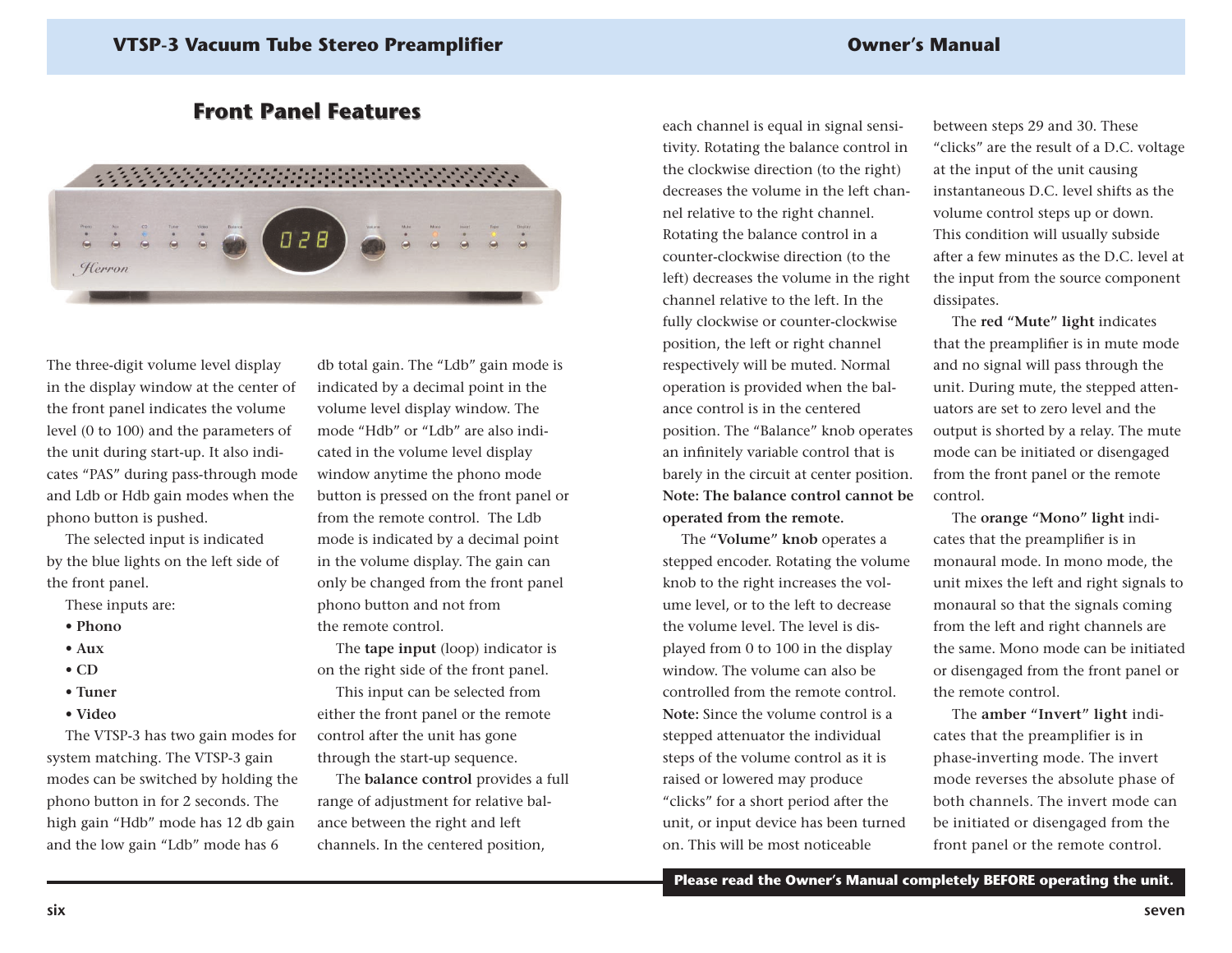### **VTSP-3 Vacuum Tube Stereo Preamplifier Owner's Manual**

The **amber "Tape" light** indicates that the tape input has been selected. The tape input allows the user to loop the selected input (source) signal out from the tape output through a tape machine or other processor, and listen to the signal coming back into the tape input. The tape input mode can

be initiated or disengaged from the front panel or the remote control.

The **blue "Display" light** indicates that the front panel displays are in dim mode. The display mode can be initiated or disengaged from the front panel or the remote control.

## **Rear Panel Features Rear Panel Features**



The rear panel was designed for flexibility and ease of access to less- frequently used functions. The high-precision RCA input jacks are gold-plated to minimize signaldegrading corrosion. The special Teflon insulation material in the RCA connectors maintains purity of the signal from the input cable into the unit.

#### **Power Connection**

An IEC power cord connector is provided for attaching either the

factory-provided power cord or another chosen by the user.

#### **Power Switch**

When the unit's POWER switch isplaced in the on ("up") position, the unit is powered up. At power up, the unit is automatically muted until full operational capabilities are reached and the voltages are stable at the tubes. When the switch is moved tothe off position, the unit is automatically muted and powered down.

#### **Power Line Polarity Switch**

This switch selects the power-line polarity. AC line polarity may affect performance. The following is the recommended procedure for determining the best operation:

- With the mute engaged, set the power line polarity switch to the "A" position then disengage the mute.
- Set the volume control to thedesired level and listen closely to the quality of the reproduction. This will be used as a baseline fordetermining AC polarity.
- Engage the mute function and change the AC polarity of the preamplifier by switching the power line polarity switch to the "B" position then disengage the mute for listening. Repeat the process, listening to the same source.
- Place the AC polarity switch in the position that sounds best. It may be necessary to change the AC polarity if you make other equipment or power connection changes in your audio system.

**Note: The AC polarity switch should only be operated with the unit muted.**

#### **Inputs**

The inputs are grouped by channel: the upper bank contains the leftchannel inputs, the lower contains the right-channel inputs. The left/ right input pairs are arranged vertically. The input pairs are arranged on the back in the same order as on thefront panel and remote (with the exception of the tape loop input).

RCA input plugs should be inserted firmly into the input jacks while the unit is powered down. Any individual ground-bleed connections should be connected to the gold ground lug located near the end of the banks ofinput jacks.

#### **Outputs**

There are two types of outputs in the VTSP-3. The main outputs are intended for connection to highquality power amplifiers or a multichannel electronic crossover. Twopairs of main outputs are provided so that users may distribute the audio signal to multiple amplifiers.

The tape outputs are provided to allow monitoring of the selected audio signal after the input relays. The signal from the tape output corresponds to the input chosen by the user and displayed on the front panel.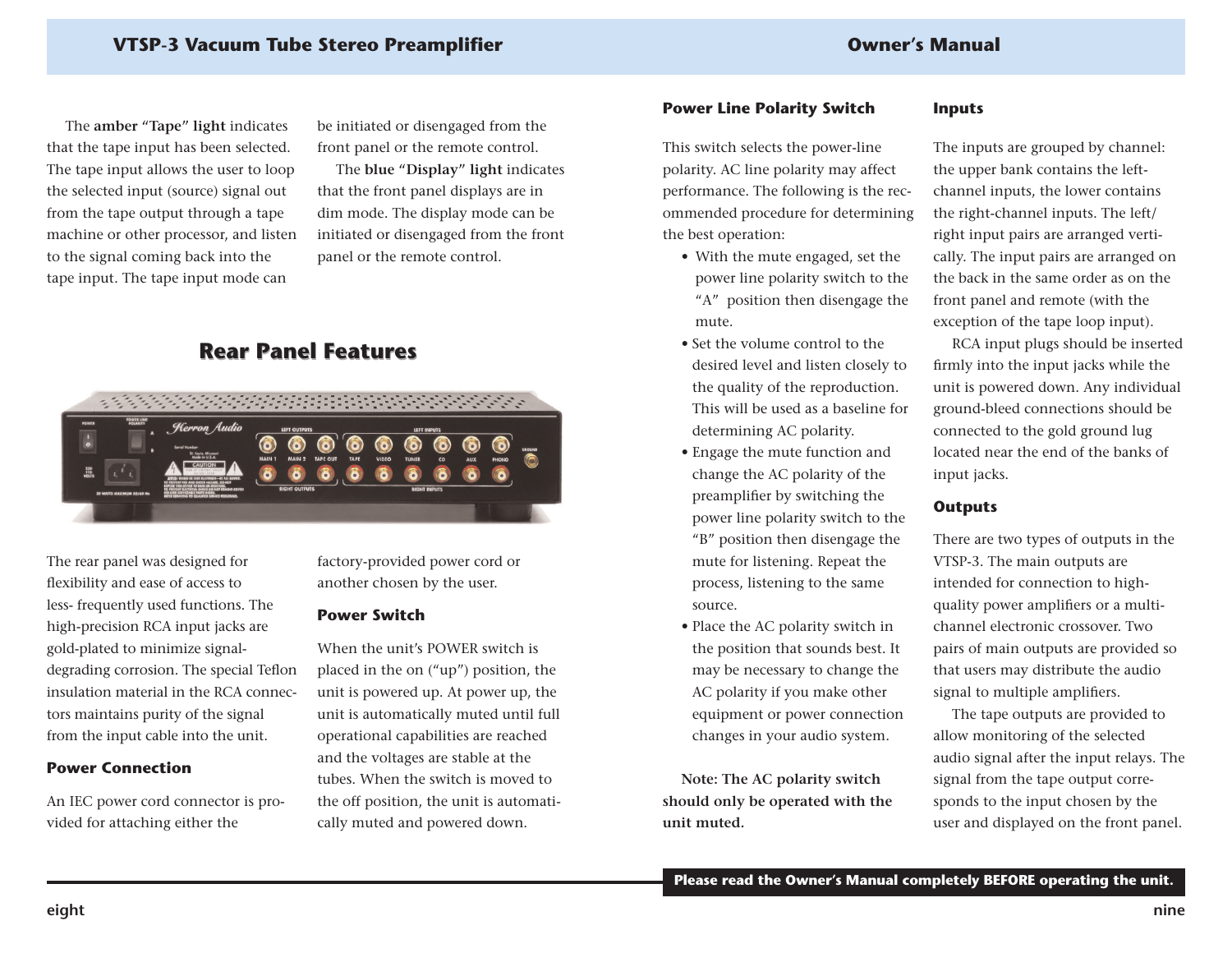## **The Remote Control The remote Control**

#### **Remote control functions:**

- Input Selection
- Absolute Polarity
- Display Brightness
- Volume, Mute, and Mono/Stereo

The remote control is laid out in afashion similar to the front panel of the VTSP-3.

The input controls on the left side (top to bottom) are in the following order:

- **Phono**
- **Aux**
- **CD**
- **Tuner**
- **Video**

The volume is controlled with thetwo white buttons at the top center of the remote. The V- button on the left decreases the volume. The V+ button on the right increases the volume.

The controls on the right side of the remote (top to bottom) are in the same order as the front panel:

- **Mute**
- **Mono**
- **Invert**
- **Tape**
- **Display**



**NOTE: The balance control cannot be operated from the remote control.** 

The remote control will only control the unit if the top of the remote is pointed toward the display window of the VTSP-3. The remote control uses two CR2025 3-volt lithium batteries.

> NOTE: the **-** indicator on the batteries must be facing the back side of the remote. Installing the batteries in the wrong direction may damage the remote control.

## **Installation and Operation Installation and Operation**

Operation of the Herron VTSP-3 stereo preamplifier is straightforward. As with any fine audio component, careful setup and integration into one's system is important for optimum performance, safety, and reliability. Please read through the following setup instructions completely prior to operating the unit.

#### **Procedure**

- **1.** Position the unit in a well-ventilated area on a firm, stable surface, away from equipment that generates alternating magnetic fields such as motors, transformers, etc. Magnetic fields of this type can introduce hum into the signal path. **Good ventilation is important in order to prevent overheating of the unit. Excess heat will shorten the life of the unit.**
- **2.** Connect the signal cables from the source components (CD, phono preamplifier, VCR, tuner, etc.) to the VTSP-3's rear panel jacks, left-to-left and right-toright. Connect any ground bleed wires to the ground connector of the phono preamplifier.
- **3.** Plug the amplifier and tape recorder input cables into the corresponding outputs, left-toleft and right-to-right.
- **4.** Plug the power cord into the IEC socket. Make sure it isfirmly seated prior to inserting the plug into an AC outlet.
- **5.** Plug the power cord into a 115 volt (U.S. spec units) AC outlet.
- **6.** Power up the source components.
- **7.** Power up the VTSP-3 by switching on the power switch.
- **8.** Once the VTSP-3 is powered up and operating, power up the downstream amplifier(s) and crossover, if any, as recommended by their manufacturers.
- **9.** With the Volume control in thelowest position, gradually increase the gain until the desired level is reached.
- **10.** When the listening session is complete, it is suggested, but not required, that the VTSP-3 be powered down after the crossover, amplifiers, and tape recorder, and before the source components.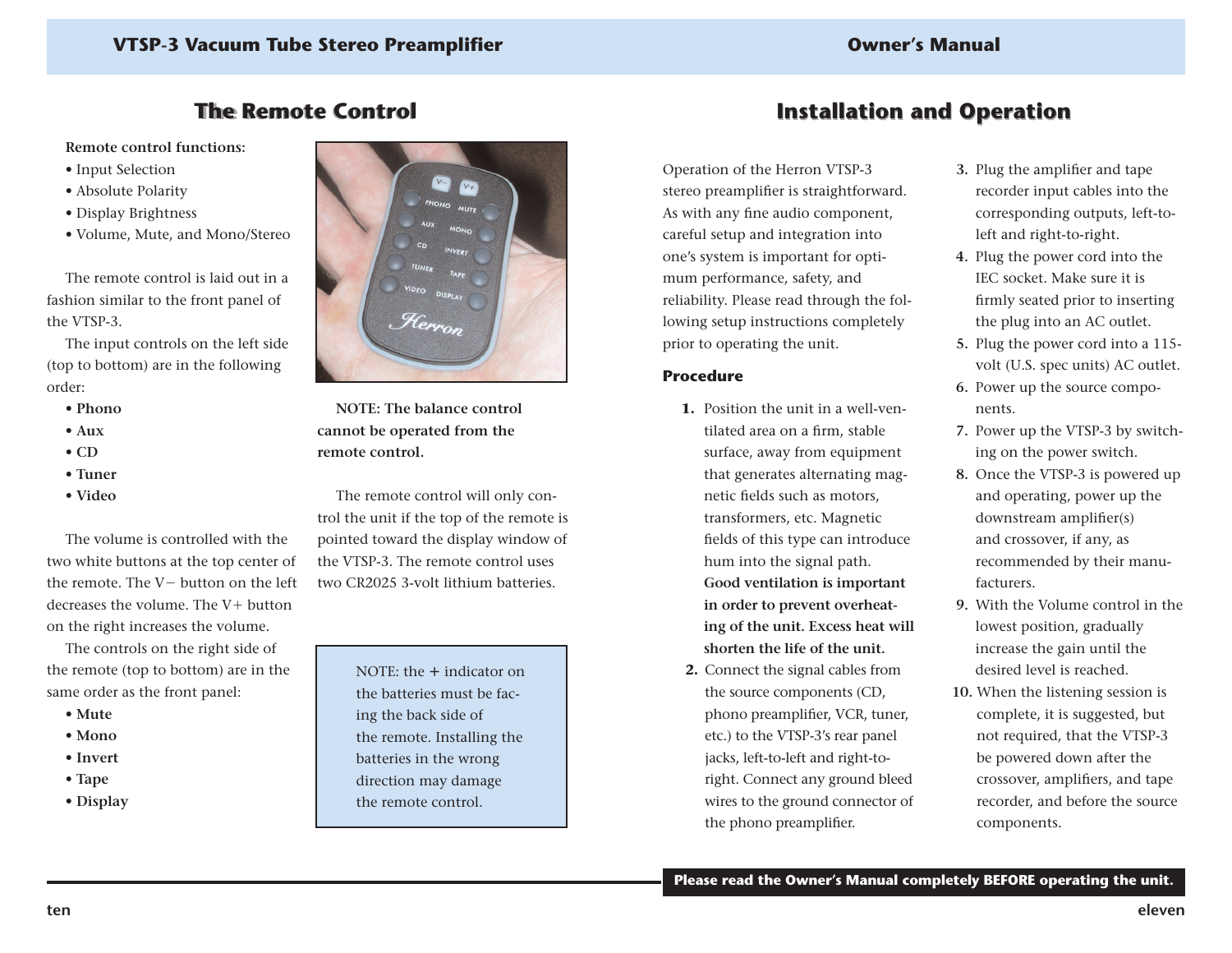#### **VTSP-3 Vacuum Tube Stereo Preamplifier Owner's Manual**

#### **Power Requirements**

It is recommended that the VTSP-3stereo preamplifier be connected to the same power source (dedicated circuit) as the other source components (phono stage, turntable, CD player, SACD player, etc.) and power amplifiers in the audio system. This will reduce the component- to-component differential RFI (radio frequency interference) level that will be required to be conducted by the audio interconnects, which are a very important part of the audio chain. RFI can addbrightness and lack of clarity to an audio system.

With the higher definition and detail available through the VTSP-3, careful attention to the setup of other components will yield significant benefits. There may also be considerable

gains from the upgrade of existing electronics.

We recommend the use of highquality interconnecting cables between the source components and the VTSP-3, and between the VTSP-3 and components downstream of it (the power amplifiers and speakers).

Due to the increased definition ofdetail, it may be necessary to make minor adjustments in speaker position or active crossover settings to optimize their performance. We have determined that minor timealignment changes in a setup can produce major advances in the overall quality of the reproduced signal, bringing the listener closer to the original performance.

## **Changing Tubes Changing Tubes**

We do not recommend changing tube brands for the purposes of "improving sonic performance." Tubes of even the same part number (6922 in the case of the VTSP-3) from different manufacturers and different production lots generally vary considerably in many operating parameters. The Herron VTSP-3 stereo preamplifier has been optimized for the tubes that were supplied by the factory. The original tubes should provide many years of good performance due to the design's conservative plate voltage and current operating requirements. If replacement tubes are required, Herron Audio recommends the use of our factory-matched sets of tubes.

These tubes have been selected fortheir superior performance.

All 6 tubes in the Herron VTSP-3are of the type 6922.

| 6922<br>6922<br>$\widetilde{\mathsf{v}_2}$<br>6922 | 6922<br>6922<br>$\widehat{\mathsf{v}\mathsf{s}}$<br>6922 |  |
|----------------------------------------------------|----------------------------------------------------------|--|
| V3                                                 | V6                                                       |  |

If access to the interior of the preamplifier is necessary, be sure to install the grounding lug under the top screw at the rear of the chassis when reinstalling the cover.

When changing tubes, the VTSP-3 should be unplugged and left off for a minimum of 30 minutes prior to opening the unit, to insure that hazardous voltages in the power supply have time to discharge.

#### *CAUTION CAUTION CAUTION CAUTION CAUTION CAUTION*

When changing tubes, the VTSP-3 should be unplugged and left off for a minimum of 30 minutes prior to opening the unit to insure that hazardous voltages in the power supply have time to discharge before entering the unit.